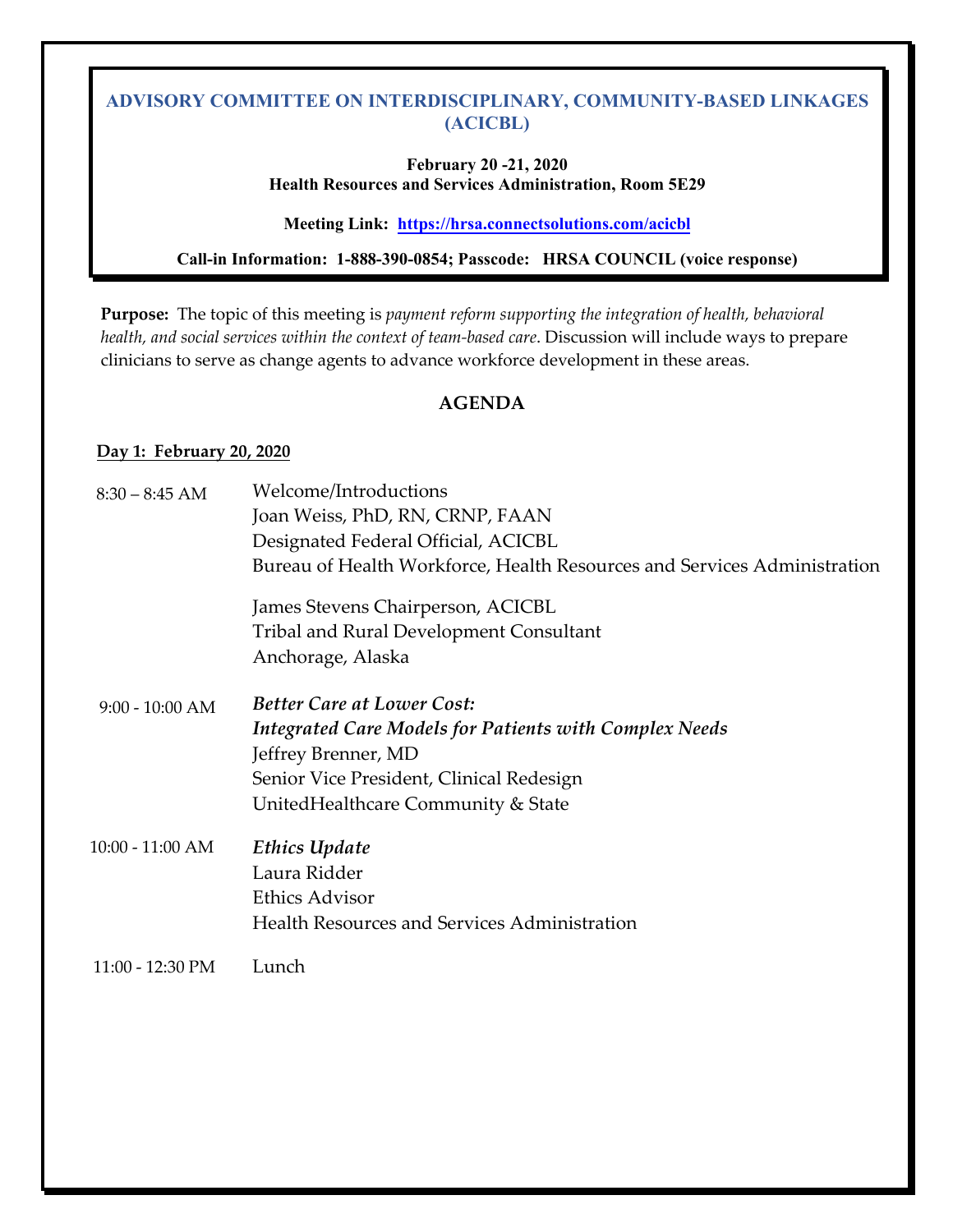**February 20 - 21, 2020 Health Resources and Services Administration, Room 5E29** 

**Meeting Link:<https://hrsa.connectsolutions.com/acicbl>**

**Call-in Information: 1-888-390-0854; Passcode: HRSA COUNCIL (voice response)** 

## **AGENDA**

| 12:30 - 1:30 PM          | The Importance of Social Determinants of Health<br>Donald Berwick, MD, MPP, FRCP, KBE<br><b>President Emeritus and Senior Fellow</b><br>Institute for Healthcare Improvement                                                                                                         |
|--------------------------|--------------------------------------------------------------------------------------------------------------------------------------------------------------------------------------------------------------------------------------------------------------------------------------|
| $1:30 - 2:30$ PM         | <b>Efforts to Further Comprehensive, Team-Based Primary Care</b><br>and to Address Social Needs<br>Ann Greiner<br>President & Chief Executive Officer<br>Primary Care Collaborative                                                                                                  |
| $2:30 - 2:45$ PM         | <b>Break</b>                                                                                                                                                                                                                                                                         |
| $2:45 - 3:45 \text{ PM}$ | <b>Value-Based Insurance Design:</b><br><b>Enhancing Access and Affordability to Essential</b><br><b>Care Services</b><br>A. Mark Fendrick, MD<br>Professor of Internal Medicine and Health Management & Policy<br>University of Michigan<br>Center for Value-Based Insurance Design |
| $3:45 - 4:45$ PM         | <b>Provider Payment Reform to Support Integrated</b><br><b>Health/Behavioral Health</b><br>Steve Melek, FSA, MAAA<br>Principal & Consulting Actuary<br>Milliman                                                                                                                      |
| 4:45 - 5:00 PM           | <b>Public Comment</b>                                                                                                                                                                                                                                                                |
| 5:00 PM                  | Adjourn                                                                                                                                                                                                                                                                              |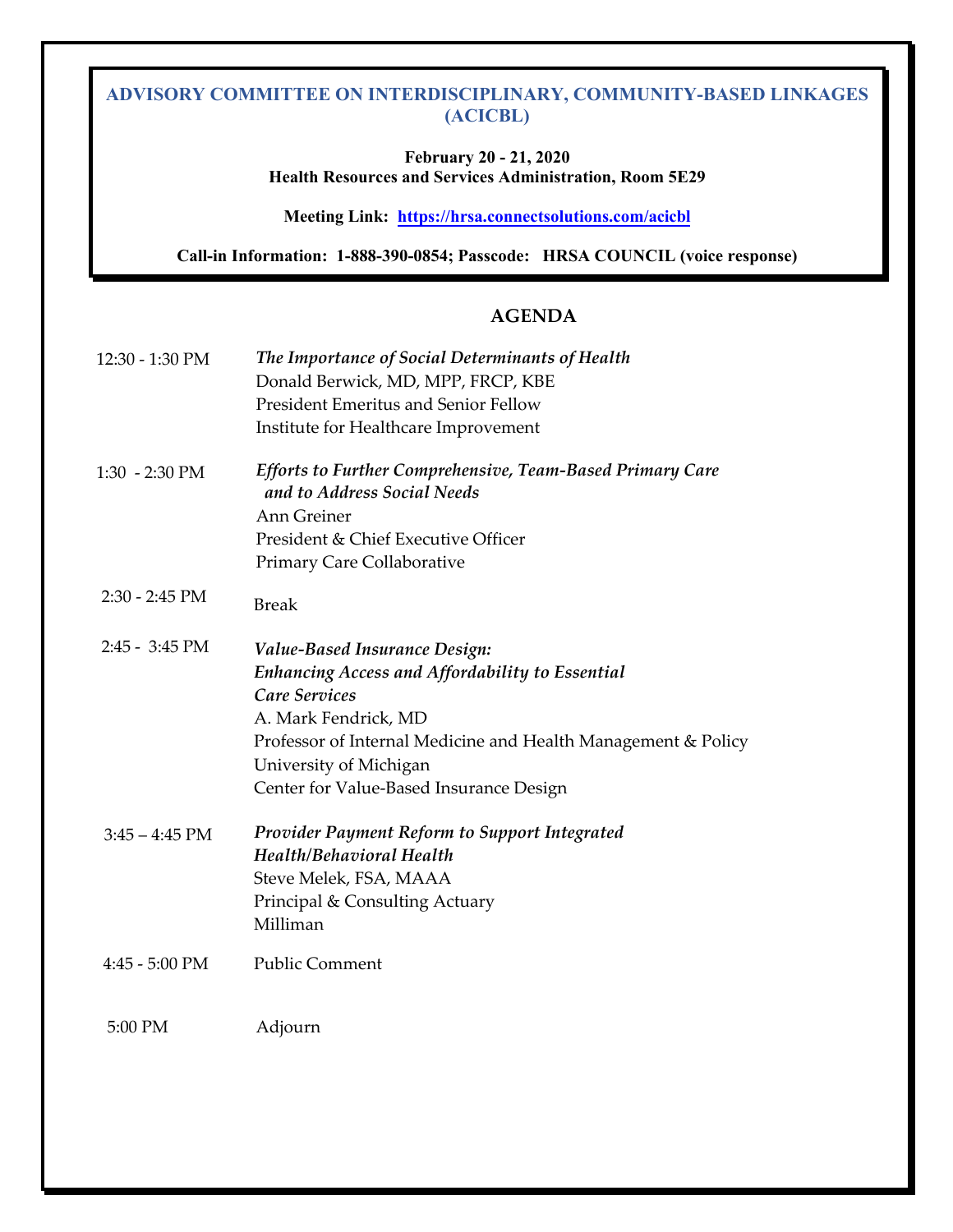## **Februrary 20 - 21, 2020 Health Resources and Services Administration, Room 5E29**

**Meeting Link: <https://hrsa.connectsolutions.com/acicbl>**

 **Call-in Information: 1-888-390-0854; Passcode: HRSA COUNCIL (voice response)** 

**Day 2: February 21, 2020**

# **AGENDA**

| $8:30 - 9:00$ AM   | Opening Remarks/Review of Agenda<br>Joan Weiss, PhD, RN, CRNP, FAAN<br>Designated Federal Official, ACICBL<br>Bureau of Health Workforce, Health Resources and Services Administration |
|--------------------|----------------------------------------------------------------------------------------------------------------------------------------------------------------------------------------|
|                    | <b>James Stevens</b>                                                                                                                                                                   |
|                    | Chairperson, ACICBL                                                                                                                                                                    |
|                    | Tribal and Rural Development consultant                                                                                                                                                |
|                    | Anchorage, Alaska                                                                                                                                                                      |
| $9:00 - 9:15 AM$   | <b>Health Resources and Services Administration Update</b>                                                                                                                             |
|                    | Thomas Engels                                                                                                                                                                          |
|                    | Administrator                                                                                                                                                                          |
|                    | Health Resources and Services Administration                                                                                                                                           |
| $9:15 - 9:45$ AM   | <b>Bureau of Health Workforce Update</b>                                                                                                                                               |
|                    | Torey Mack, MD                                                                                                                                                                         |
|                    | Deputy Associate Administrator                                                                                                                                                         |
|                    | Bureau of Health Workforce, Health Resources and Services Administration                                                                                                               |
| $9:45 - 10:00$ AM  | Division of Medicine and Dentistry Investments in Community Health                                                                                                                     |
|                    | CAPT Paul Jung, MD, MPH, MBA                                                                                                                                                           |
|                    | Director, Division of Medicine and Dentistry                                                                                                                                           |
|                    | Bureau of Health Workforce, Health Resources and Services Administration                                                                                                               |
| $10:00 - 10:15$ AM | <b>Break</b>                                                                                                                                                                           |